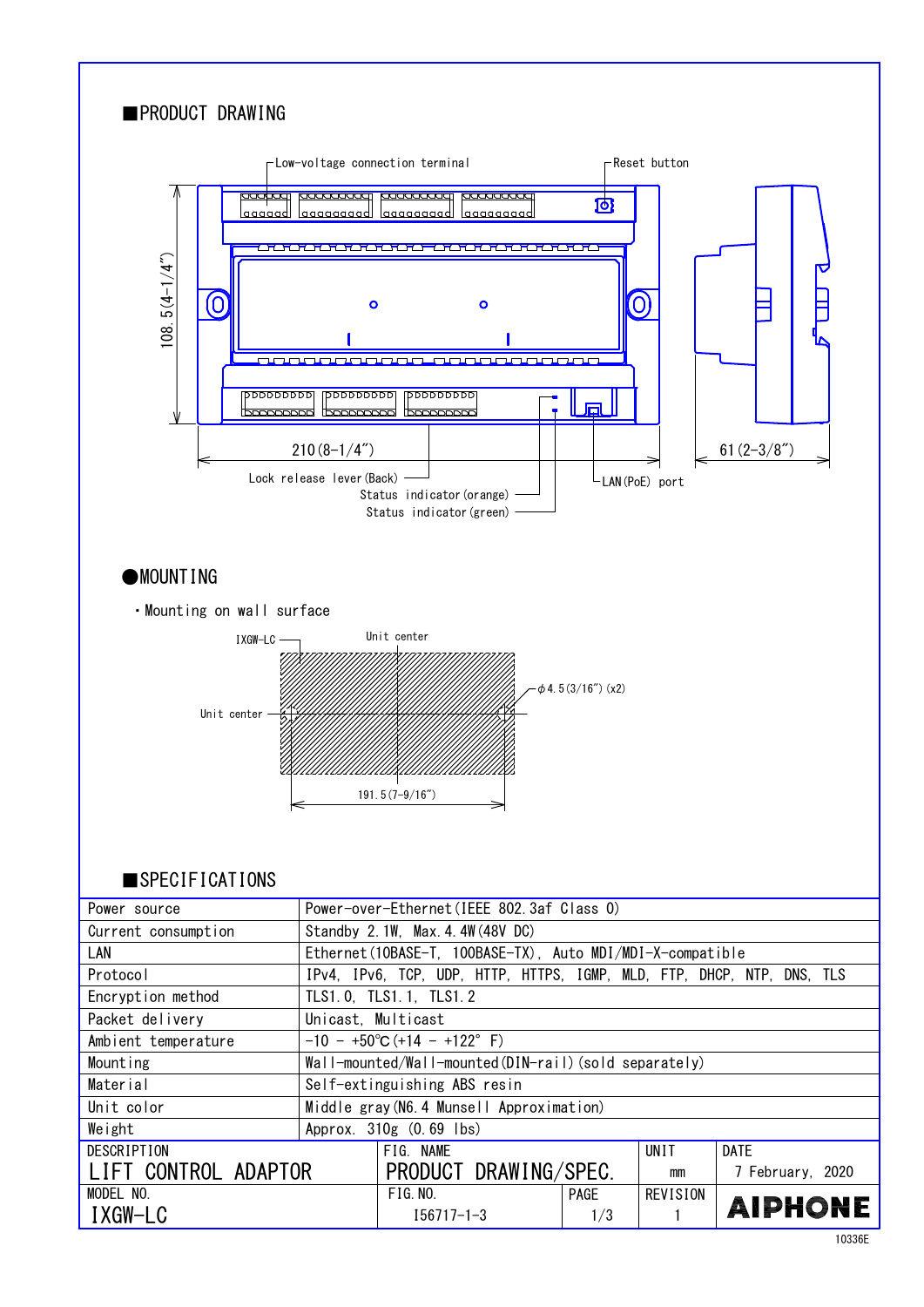# ■WIRING DIAGRAM



|  |  | *1. Relay Output Specifications |  |
|--|--|---------------------------------|--|
|--|--|---------------------------------|--|

| Output method  | Form C dry contact $(N/O$ or $N/C$ )  |  |  |
|----------------|---------------------------------------|--|--|
|                | 24V AC, O.5A (resistive load)         |  |  |
| Contact rating | 24V DC, 0.5A (resistive load)         |  |  |
|                | Minimum overload(AC/DC): 100mV, 0.1mA |  |  |

#### ■RESTRICTIONS

- A PoE-compatible switch must be used as the switch (hub) for station connection.
- A computer is required to make system settings. ●
- IXG system can be configured in "IXG Support Tool" application.
- While updating the System settings, stations unavailable.

## ■RESTRICTIONS ABOUT THE NETWORK

- When connecting via the Internet (global IP networks), VPN Service is necessary. ●
- We do not recommend using a wireless communication such as wireless LAN as it may not operate correctly due to security issues or communication speed delays.
- For IPv4 Address with DHCP, due to the architecture of the IXG system, DHCP configuration is only recommended for network environments utilizing managed (static) IP address leasing.
- For stateless IPv6 Address, do not change the prefix of the device so that it cannot transmit Router Advertisement (RA).
- only recommended for network environments utilizing managed (static) IP address leasing. For IPv6 Address with DHCP, due to the architecture of the IXG system, DHCP configuration is ● The DUID of the device: 00030001 + MAC address
- Depending on the network environment and computer, prior arrangements and setup operations involving the network administrator might be necessary.
- Depending on the network environment, operation delays might occur. ●
- lower frame rates, or other loss of correct operation might occur. • Depending on the network environment or other factors, audio or video dropout, delays,
- The protocols used by this system must be supported. ●
- IPv4 and IPv6 cannot be mixed in the same system.

| DESCRIPTION                 | <b>NAME</b><br>FIG.     |             | UNI 1    | DATE              |
|-----------------------------|-------------------------|-------------|----------|-------------------|
| CONTROL<br>. IFT<br>ADAPTOR | WIRING/<br>RESTRICTIONS |             | mm       | 2020<br>February. |
| MODEL<br>NO.                | FIG. N0.                | <b>PAGE</b> | REVISION |                   |
| 'XGW-LC                     | $I56717 - 2 - 3$        | 2/3         |          | <b>AIPHONE</b>    |